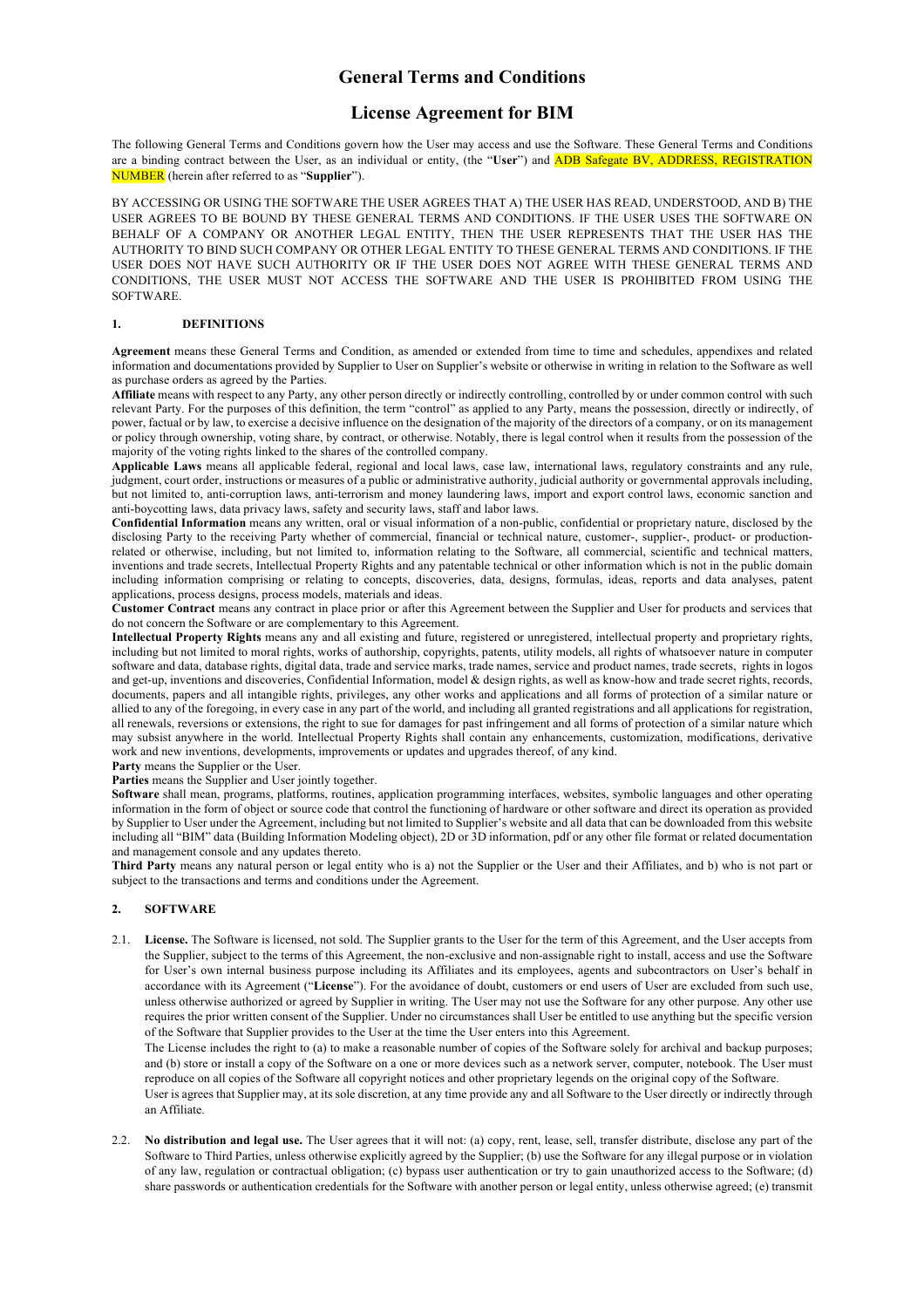viruses, worms or other software agents through the Software; (f) use the Software in a such a way that it impacts the stability of Supplier's servers or the operation or performance of the Software.

2.3. **No reverse engineering and modifications.** Unless agreed by Parties in writing or if the enforcement of this provision is expressly prohibited by Applicable Law, the User shall not under any circumstances attempt, or knowingly cause or permit others to attempt to modify, adapt, port, merge, decompile, disassemble, reverse engineer, decipher, decrypt or otherwise discover the source code or any other parts of the mechanisms and algorithms used by Software nor remove restrictions or create derivative works of Software or of any part of it. The User may not alter, modify, adapt, port or merge Software or any part thereof.

#### **3. WARRANTY AND LIABILITY**

THE SOFTWARE IS PROVIDED "AS IS", WITHOUT WARRANTY OF ANY KIND, EXPRESS OR IMPLIED, INCLUDING BUT NOT LIMITED TO THE WARRANTIES OF MERCHANTABILITY, FITNESS FOR A PARTICULAR PURPOSE AND TITLE AND NON-INFRINGEMENT, ACCURACY, QUALITY OR ERROR-FREE OPERATION.

THE ENTIRE RISK AS TO DOWNLOAD AND USE OF THE SOFTWARE IS BORNE BY THE USER. THE USER WILL BE SOLELY RESPONSIBLE FOR ANY DAMAGE TO ITS COMPUTER SYSTEM OR OTHER DEVICE OR LOSS OF DATA THAT RESULTS FROM THE DOWNLOAD OR USE OF THE SOFTWARE.

IN NO EVENT SHALL THE AUTHORS OR COPYRIGHT HOLDERS BE LIABLE FOR ANY CLAIM, DAMAGES OR OTHER LIABILITY OF ANY KIND, WHETHER IN AN ACTION OF CONTRACT, TORT OR OTHERWISE, ARISING FROM, OUT OF OR IN CONNECTION WITH THE SOFTWARE OR THE USE OR OTHER DEALINGS IN THE SOFTWARE AND THIS AGREEMENT.

SUPPLIER SHALL NOT BE LIABLE TO THE USER OR TO ANY THIRD PARTY, WHETHER IN CONTRACT, IN TORT (INCLUDING NEGLIGENCE), UNDER A WARRANTY OR INDEMNITY, UNDER STATUTE OR OTHERWISE, UNDER OR IN CONNECTION WITH THE AGREEMENT FOR ANY DIRECT AND INDIRECT, PUNITIVE, INCIDENTAL, EXEMPLARY OR CONSEQUENTIAL DAMAGES, INCLUDING BUT NOT LIMITED TO, LOST REVENUE, LOST PROFIT, INTERRUPTION OF USE OR BUSINESS, LOST OR CORRUPTED DATA, ANY LOSS OF GOODWEILL OR REPUTATION; COSTS OF PROCUREMENT FOR SUBSTITUTION OF PRODUCTS OR SERVICES, THIRD-PARTY SOFTWARE AND CLAIMS, PROVIDED INFORMATION, WASTED MANAGEMENT TIME, LOSS OF USE OF COMPUTER SYSTEMS AND RELATED EQUIPMENT, COMPUTER FAILURE AND MALFUNCTIONS, DOWNTIME COSTS, HOWEVER CAUSED, ARISING OUT OF THE AGREEMENT OR THE TERMINATION THEREOF EVEN IF A) THE SUPPLIER HAS BEEN ADVISED OF THE POSSIBILITY OF SUCH DAMAGES; OR B) THE DAMAGES WERE FORESEEABLE.

USER AGREES THAT ITS SOLE AND EXCLUSIVE REMEDY FOR DISSATISFACTION IN RELATION TO THE SOFTWARE IS TO CEASE USING THE SOFTWARE.

THE PROVISIONS OF THIS CLAUSE ("WARRANTY AND LIABILITY") SHALL NOT APPLY TO THE EXTENT RESTRICTED OR PREVENTED BY MANDATORY APPLICABLE LAW THAT CANNOT BE AMENDED OR EXCLUDED BY CONTRACTUAL WAIVER, SUCH AS DELIBERATE ACTS AND FRAUD.

#### **4. THIRD PARTY SERVICES**

- 4.1. Supplier may use and offer to User the provision of Third-Party services in connection with the Agreement, which may include Third Party software in connection or combination with the Software under this Agreement. However, the use of Third-Party services is governed solely by the terms and conditions of the Third-Party provider, including any opens source software terms, which apply directly to User and prevail over this Agreement. User acknowledges that its breach of such terms and conditions shall also be deemed a breach of this Agreement.
- 4.2. Supplier assumes no responsibility for the Third-Party services and any disclosure, modification or deletion of data by the Third-Party and Supplier shall have no liability for, and User is not relieved of any obligations under the Agreement or entitled to any refund, credit, or other compensation due to any unavailability of the Third-Party services or any change in the ability of Supplier to interoperate with the Third-Party services.
- 4.3. Supplier does not intentionally provide the Software with any open-source software that is known to be illegal or prohibited. For the avoidance of doubt, Supplier is not a sub licensor of any Third-Party software to User which is licensed directly to the User.

## **5. INTELLECTUAL PROPERTY**

- 5.1. Nothing contained within the Agreement constitutes a transfer of any Intellectual Property Rights from one Party to the other Party and each Party acknowledges that no right, entitlement, or interest in the Intellectual Property Rights of a Party is extended to or conveyed to the other Party, except as expressly stated in the Agreement. Neither Party shall have the right to contest, claim or will undertake or try to obtain, register or apply for any Intellectual Property Rights or other rights, names, or designations owned by the other Party anywhere in the world. Neither Party shall do anything that might exhaust, misrepresent, change or otherwise compromise the ownership or Intellectual Proprietary Rights of the other Party or its suppliers under this Agreement.
- 5.2. Supplier and its licensors exclusively own all rights, title and interests in all worldwide Intellectual Property Rights generated or provided with respect to the Software including its results under the Agreement, either specific to the User, the User's customers or in general in connection with the Agreement or arising out of the business relationship between the Parties, either during, before or after the termination of the Agreement, including any modifications, suggestions, enhancement feedbacks or recommendations provided by the User which shall at all times solely remain or be automatically transferred to Supplier through assignment, entitlement or otherwise for Supplier's use. For this purpose, Supplier shall also have the right to file and prosecute at its own expenses any patent application on the same above, in any country, region or jurisdiction in the world in its own name or on behalf of the User, as the case may be. All rights not expressly granted to the User in these General Terms and Conditions are reserved by Supplier.
- 5.3. The User may not remove any titles, trademarks or trade names, copyright notices, legends, or other proprietary markings on the Software.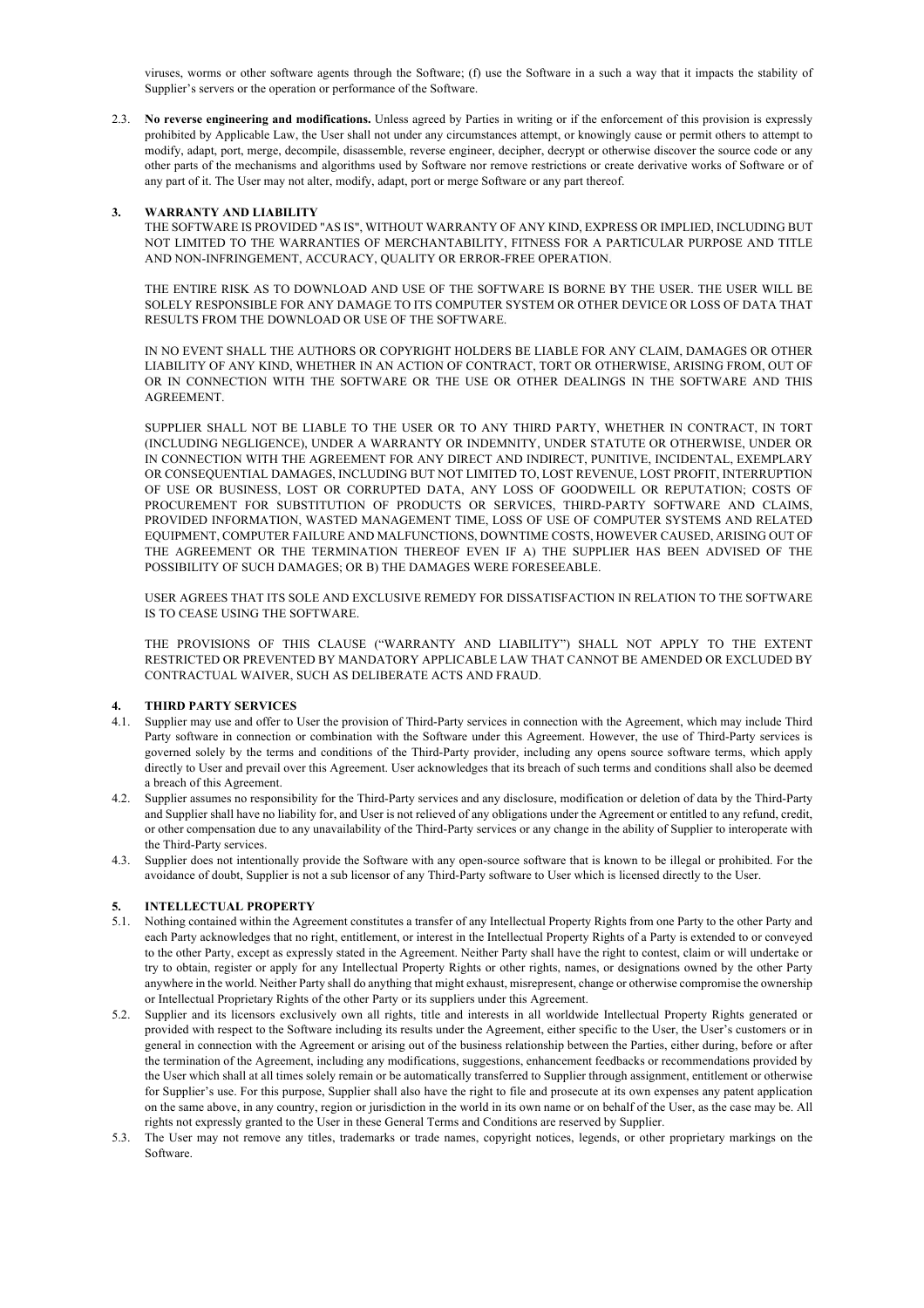- 5.4. Nothing in connection with the Agreement or the use of the Software, gives User a right to use any of Supplier's, or of its Affiliate's trade names, trademarks, service marks, logos, domain names or other distinctive brand features, unless otherwise expressly agreed in writing with Supplier.
- 5.5. By submitting suggestions for enhancements or other feedback regarding the Software to Supplier, User agrees that Supplier may at its discretion utilise or share such feedback for any purpose without compensation to User.

## **6. CONFIDENTIALITY**

- 6.1. The receiving Party agrees to use the Confidential Information only in connection with the Agreement and undertakes that for the duration of the Agreement as well as for five (5) years thereafter, it will keep confidential and will not use for its own purposes nor without the prior written consent of the disclosing Party divulge to any third-party any Confidential Information of the disclosing Party or its activity it has received or obtained in the framework of the Agreement using at least the same degree of care that the receiving Party employs to protect its own Confidential Information, but never less than a reasonable standard. Trade secrets of a Party shall be subject to the confidentiality obligations of this Agreement at all times so long as the trade secrets remain trade secrets under Applicable Law. The disclosure within its enterprise to another Affiliate of the receiving Party or to its contractors, consultants, investors and insurers with a "need to know" for the purpose of implementing the Agreement does not require the prior written consent of the disclosing Party, provided that any of these third-parties is subject to appropriate confidentiality obligations and may not be a competitor of the disclosing Party. The disclosing Party retains all right, title, and interest to its Confidential Information.
- 6.2. The provisions of this Clause ("CONFIDENTIALITY") shall not apply to any Confidential Information of the disclosing Party that: a) at the time of disclosure, is generally known to the public through no fault of the receiving Party; or

b) at the time of disclosure, has been made available to the receiving Party by a third-party having the lawful rights to do so without breaching any such obligation of non-use or confidentiality; or

c) is proven by the receiving Party to have been independently developed by the receiving Party without making use of the Confidential Information of the disclosing Party; or

d) the receiving Party is required to disclose in compliance with Applicable Laws, or to comply with governmental regulations. The receiving Party shall provide prior written notice of such disclosure to the disclosing Party and takes reasonable and lawful actions to avoid and/or minimize the degree of such disclosure and affords the disclosing Party as much notice as possible of such disclosure to allow the disclosing Party to do likewise.

- 6.3. If the receiving Party violates or threatens to violate its confidential obligations, the disclosing Party shall be entitled to seek injunctive relief without the need to post bond, in addition to any other available legal or equitable remedies.
- 6.4. Upon termination of the Agreement, each Party shall promptly return any property and delete any remaining Confidential Information of the other Party, unless otherwise agreed in this Agreement or as required by Applicable Laws. Upon written request of the other Party a written certification of the deletion shall be provided.

## **7. DATA PRIVACY**

- 7.1. The Supplier commits to respect the European Regulation EU 2016/679 on the protection of natural persons with regard to the processing of personal data and on the free movement of such data (GDPR) as well as the national applicable data privacy laws.
- 7.2. For the purpose of this Agreement, Supplier and its Affiliates may use and store personal data of the User such as name, business telephone, address, and email ("Business Contact Information") that the User has provided to the Supplier when entering in this A greement.
- 7.3. The User acknowledge that the Supplier or its Affiliates shall be considered to be a controller of the Business Contact Information that the User shares with the Supplier for accessing the Software.
- 7.4. Supplier may use such Business Contact Information to contact the User for sales and marketing activities and newsletters regarding Supplier's products and services from time to time or in connection with this Agreement. User may at any time revoke this consent and unsubscribe from the respective email sent by Supplier to the User us the following email: marketing@adbsafegate.com.
- 7.5. The User agree to be aware that Supplier's services are available globally and that by accessing and using the Software User's Business Information may be transferred to any country in which Supplier does business, operates and/or exists. If User has any concerns about this, the User should not agree to these Agreement nor should use the Software.
- 7.6. In additional to the foregoing, Supplier's privacy as provided at Supplier's website applies to this Agreement.

#### **8. COMMENCEMENT AND TERM**

This Agreement shall commence on the date when accessing the Software and shall continue to be in effect until one of the Parties terminates the Agreement in accordance with the Clause ("TERMINATION").

#### **9. TERMINATION**

- 9.1. At any time, either Party may terminate this Agreement by giving a prior written notice to the other Party at any time.
- 9.2. In case of a termination, all rights granted to the User under the Agreement shall forthwith terminate and immediately revert to the Supplier. All use of the Software shall be discontinued.
- 9.3. Termination of the Agreement for any reason will not affect accrued rights, indemnities, existing and due commitments prior termination until their fulfillment or any contractual provision that by their nature are intended to survive termination. Any Party hereto shall not be released from any obligation which, at the time of such termination, has already become due to the other Party and termination shall not preclude either Party from pursuing any rights and remedies it may have hereunder or at law or in equity with respect to any breach of the Agreement.

## **10. DISPUTES**

- 10.1. **Dispute Resolution.** At all times, Parties shall endeavor in good faith to resolve any dispute and matter arising out of this Agreement by amicable solutions and good faith negotiations. For such purpose, either Party may upon prior written notice within reasonable time request an extraordinary meeting of Parties' relevant management team members, in order to discuss an amicable resolution.
- 10.2. **Applicable Law and Jurisdiction.** The Agreement is governed by and must be construed, interpreted in accordance with the laws of Belgium without given effect to the conflict of law principles thereof. The courts of Brussels have exclusive jurisdiction over any dispute, legal action and proceedings arising out of or related to the Agreement, including its termination, which shall be binding and